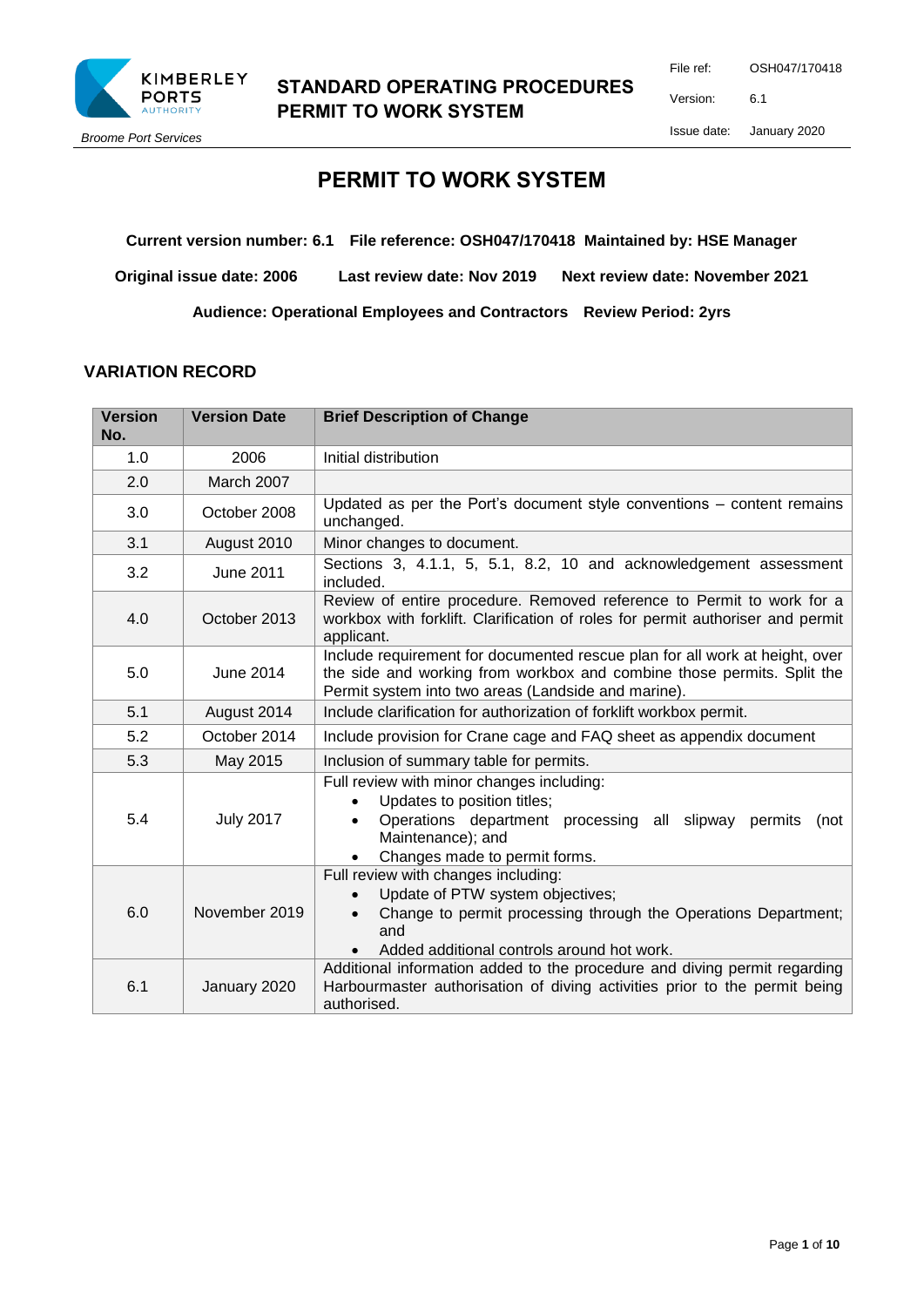

# **STANDARD OPERATING PROCEDURES PERMIT TO WORK SYSTEM**

File ref: OSH047/170418 Version: 6.1 Issue date: January 2020

# **1. PURPOSE**

The purpose of this document is to define a minimum safe system for work being performed at sites controlled by the Kimberley Ports Authority (**KPA**) to ensure a high standard of protection for people, environment and property.

This document is used to plan and control work which is considered potentially hazardous, to ensure a common understanding between KPA management, employees, berth users, other port users and contractors who perform the work.

The main objectives of the permit to work (**PTW**) system are to:

- set a standard for all non-routine or hazardous work conducted on KPA controlled sites to be conducted in a manner which is planned, safe, considers potential simultaneous operations and avoids adversely impacting the environment;
- provide a system where KPA can coordinate works to avoid conflicting activities to maintain a safe working environment;
- provide a site hand over / hand back process; and
- clearly define the responsibility of the permit applicant, including that they accept all responsibility associated with the safe execution of works for which the permit is issued, including but not limited to ensuring that:
	- o task hazard identification and control has been undertaken and supporting documentation (e.g. a job hazard analyses) is available;
	- $\circ$  the work area is set up and has been inspected (pre and post works);
	- o equipment used is fit for purpose
	- o training and competency needs are met; and
	- $\circ$  all necessary precautions have been considered before the work is authorised;

## **2. SCOPE**

The PTW system covers all non-routine or potentially hazardous work performed by an employee, contractor or port user in all KPA controlled areas.

This PTW system is not to be used as an access control system. Access to the site will be in accordance with the KPA Maritime Security Plan.

This permit does not cover any additional requirements by the vessel owner/master to meet their safety management system requirements.

## **3. DEFINITIONS**

**Job Hazard Analysis (JHA):** a written description of the task which outlines the steps in the task and the safety and environmental controls and precautions that will be implemented. For the purpose of this procedure a description of the job with appropriate controls may be a JHA, risk assessment, safe operating procedure or other similar document.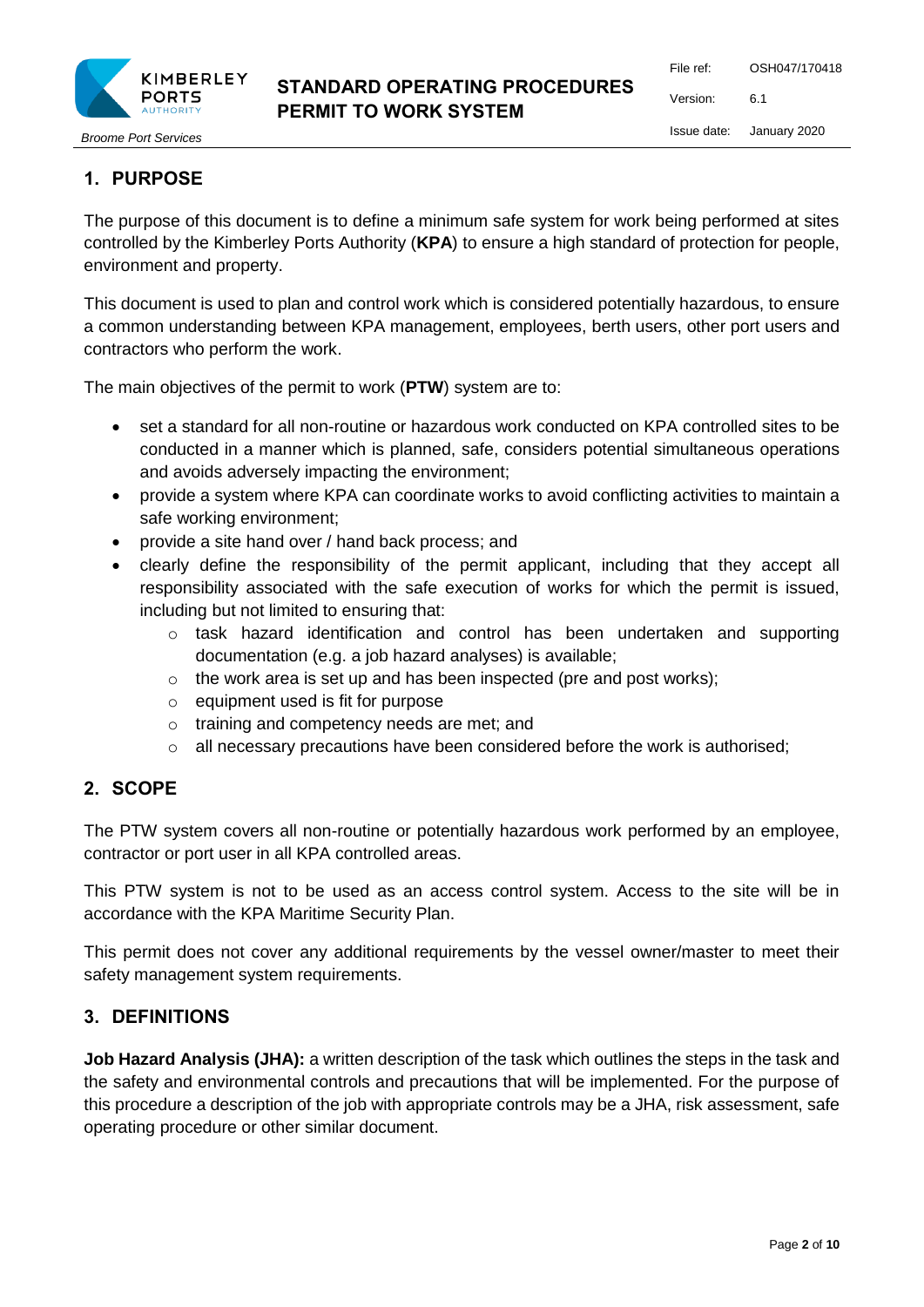

**Non-routine or hazardous task:** a task undertaken for the first time, a task infrequently undertaken or a task with inherent hazards or risks that has the potential for a safety or environmental impact or incident.

**Permit:** a document authorising a person to undertake specific work in a designated area.

**Permit authoriser:** a KPA employee who is authorised to issue a permit.

**Permit applicant:** a person/company who is undertaking work who requires authorisation. The applicant completes the permit form and is required to comply with the KPA permit to work (PTW) system.

**Permit to work system:** the system where permits are required, completed and authorised.

### **4. ROLES AND RESPONSIBILITIES**

To ensure the PTW system is effective, all individuals involved must clearly understand and take an active role in meeting their responsibilities. All employees and port users must bring any unsafe act or condition during the operation of a permit they are aware of to the attention of the personnel performing the work and the permit authoriser. All personnel have the right and duty to stop the job if they feel that it is unsafe to continue

OSH responsibilities are outlined in KPA's OSH Procedure. Due to the potential hazards associated with PTW system, the specific responsibilities outlined below must also be followed.

#### *4.1. Permit Authoriser*

The permit authoriser must be a KPA employee and no person shall be both the permit authoriser and the applicant for any given work.

The operations department are responsible for authorising and issuing all permits including:

- wharf,
- marine side.
- slipway; and
- landside permits

For KPA employees requiring to work in a crane workbox the shift supervisor is authorised to issue these permits. The forklift workbox and personnel cage do not require a permit.

It is the responsibility of the permit authoriser to:

- authorise the permit;
- ensure there are no conflicting activities; and
- ensure that all permits are issued in accordance with this procedure.

A permit board will be set up at the Operations Office to assist with the management of daily permits and minimise the opportunity for conflicts. Note: for diving permits the KPA Harbourmaster must authorise the activity prior to the permit authorisation.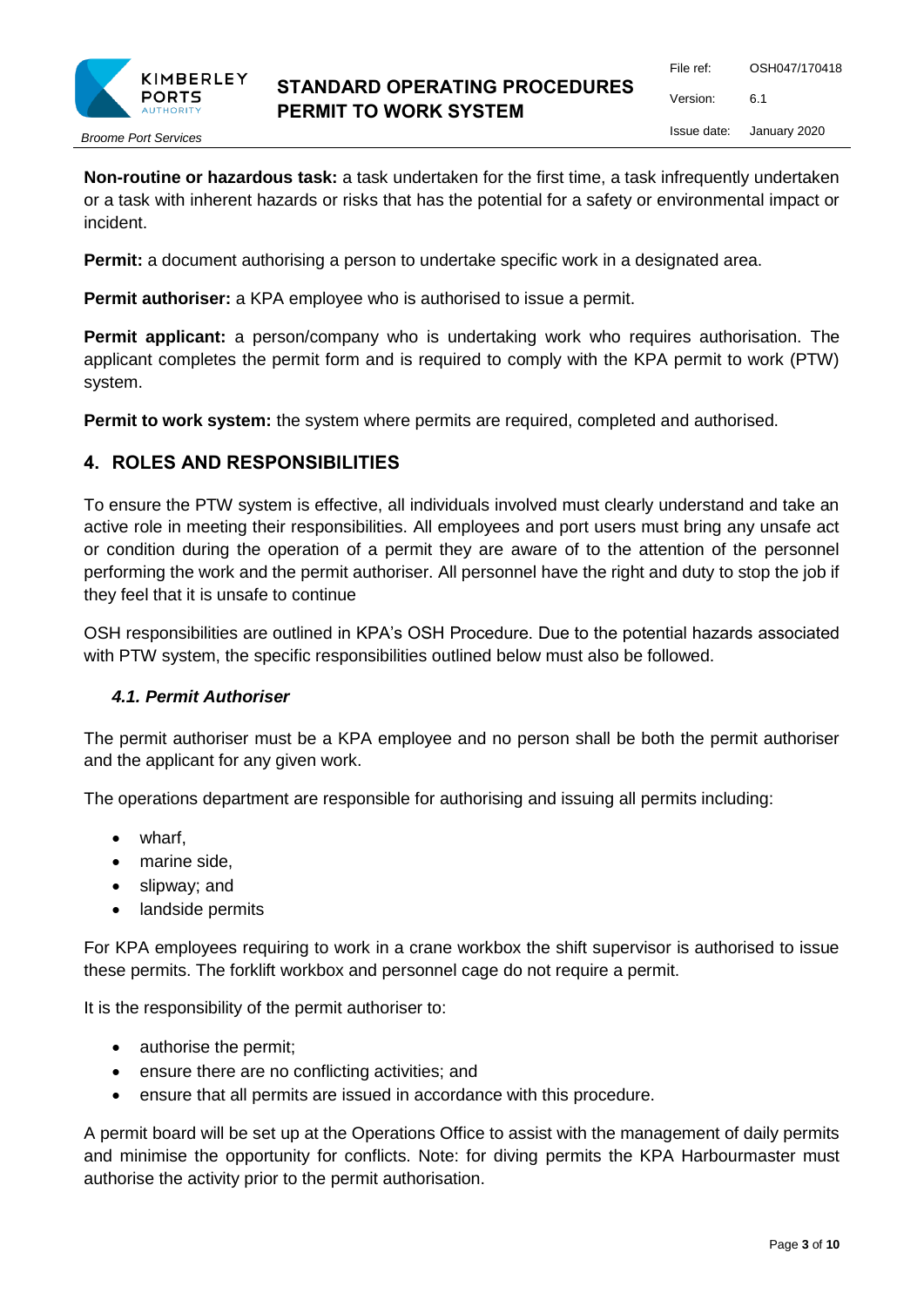

# **STANDARD OPERATING PROCEDURES PERMIT TO WORK SYSTEM**

File ref: OSH047/170418 Version: 6.1 Issue date: January 2020

*Broome Port Services*

## *4.2. Permit Applicant*

Permit applicants must:

- ensure that all requirements specified in this procedure are met;
- fill out the permit in detail and with accurate information to ensure the authoriser has a sufficient understanding of the activity being undertaken; and
- ensure work is conducted in a safe manner and in accordance with relevant legislation, standards, Codes of practice and Industry best practice as a minimum.

## **5. PERMIT TO WORK PROCESS**

#### *5.1. Permit Types*

KPA requires a permit to be submitted for the works identified in the table below, in order to gain authorisation for the work to commence. Further information about the type of work covered in a permit and the required supporting information and documentation can be found on the specific permit. Permit forms are available on the KPA website: [http://www.kimberleyports.wa.gov.au/.](http://www.broomeport.wa.gov.au/)

| <b>KPA PERMITS</b>                                                     | <b>All Vessels in</b><br><b>Port Waters</b> | <b>Third Party</b><br><b>Contractors</b><br>(KPA<br>jurisdiction) | <b>KPA Works</b>                  |
|------------------------------------------------------------------------|---------------------------------------------|-------------------------------------------------------------------|-----------------------------------|
| <b>Bunkering Permit</b>                                                | $\checkmark$                                | $\checkmark$                                                      | ✓                                 |
| <b>Hot Work Permit</b>                                                 | ✓                                           | ✓                                                                 |                                   |
| <b>Confined Space Entry Work Permit</b>                                | Notify Port                                 | $\checkmark$                                                      | ✓                                 |
| <b>Electrical Work Permit</b>                                          | <b>NA</b>                                   | $\checkmark$                                                      | $\checkmark$                      |
| <b>High Voltage Permit</b>                                             | <b>NA</b>                                   | $\checkmark$                                                      | ✓                                 |
| <b>Excavation and Penetration Permit</b>                               | <b>NA</b>                                   | $\checkmark$                                                      | $\checkmark$                      |
| Working at Height / Over the Side / Workbox Permit                     | Notify Port                                 | $\checkmark$                                                      |                                   |
| Diving Permit**                                                        | $\checkmark$                                | $\checkmark$                                                      | $\checkmark$                      |
| Abrasive Blasting and Spray Painting Permit                            | ✓                                           | $\checkmark$                                                      | $\checkmark$                      |
| General Work Permit*                                                   | $\checkmark$                                | $\checkmark$                                                      | $\checkmark$                      |
| Launching of Life Boats or Rescue Craft other than<br>for an emergency | <b>Request Port</b><br>permission           | <b>Request Port</b><br>permission                                 | <b>Request Port</b><br>permission |
| Immobilise Main Engine                                                 | <b>Request Port</b><br>permission           | <b>NA</b>                                                         | <b>NA</b>                         |

#### *Table 1: Permit to Work types*

\*General Work permits are required for any work to be performed that is identified as non-routine maintenance work with safety and environmental hazard potential, e.g. high pressure water jetting,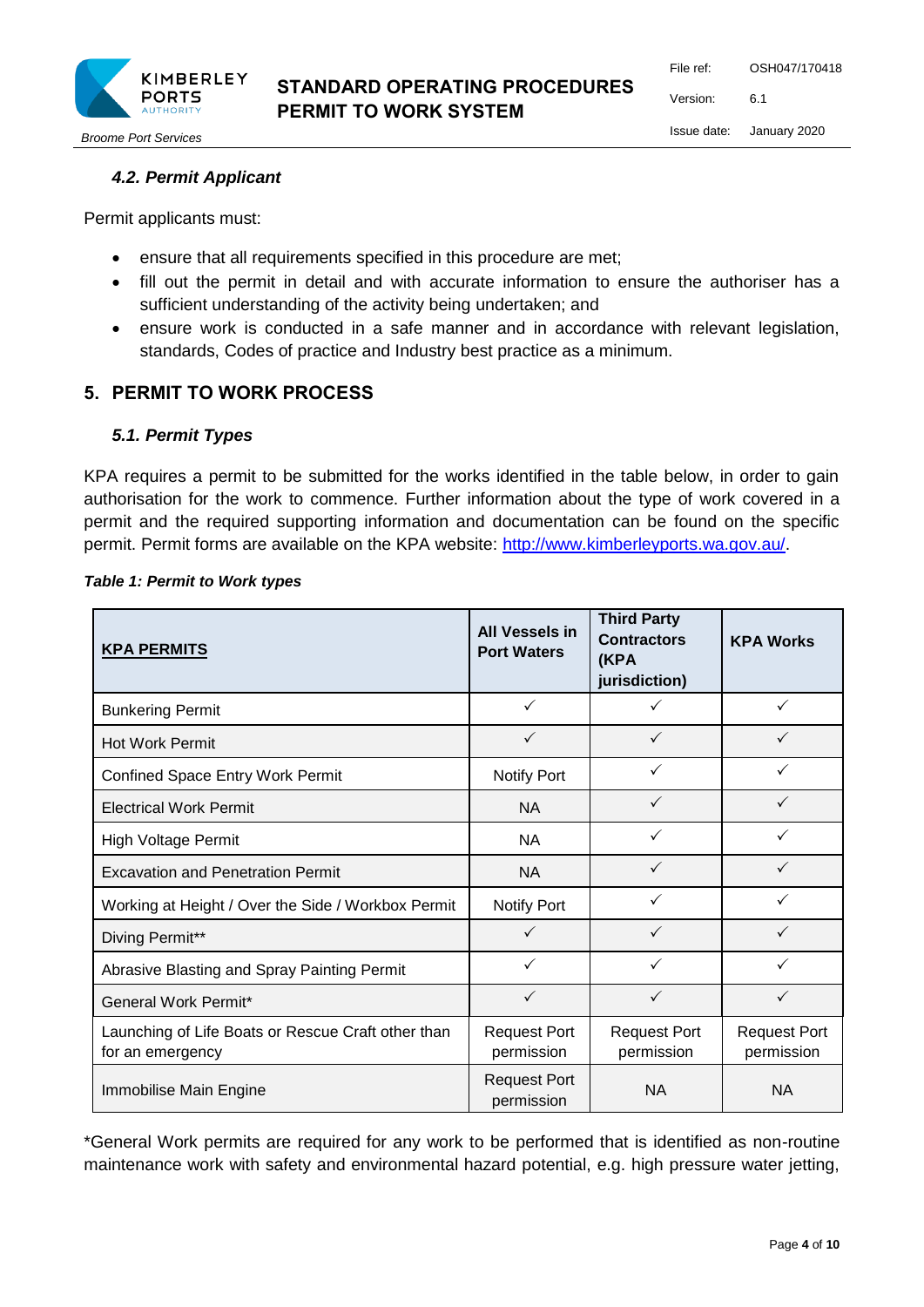

removal of handrails/gratings/fixed ladders, pressure testing (all situations), any work involving spraying pesticides or insecticides, any work being conducted at the slipway and launch and retrieve of vessels from the slipway.

\*\*All diving activities must be authorised by the KPA Harbourmaster, prior to the Permit Authorising authorising the permit.

If in any doubt about permit type notify or clarify with Port Operations.

#### *5.2. Job Hazard Analysis for tasks*

Any work requiring a permit is considered to have a different risk when compared to routine work. Each work activity requiring a permit also requires an approved JHA supporting the works associated with the permit.

For KPA employees and KPA contractors the JHA will be approved by a nominated responsible person, for example a KPA employee, supervisor or manager.

For third parties applying for a permit the relevant document e.g. JHA, is to be approved by the company/representative and available on request. The permit authoriser may choose to review the JHA as required.

### *5.3. Applying for permits*

The person performing the work, or their supervisor/company representative, will endeavor to apply for the permit 24 hours prior to the commencement of the work. If the person undertaking the task is unable to apply for the permit, then a representative who is responsible for the work can fill it out on their behalf. The representative must then ensure the person performing the work is aware of the contents of the permit and ensure they have a copy of the permit and supporting documentation with them at the job site.

All permits will be submitted to and authorised by the operations department at the Operations Office or email to [operations@kimberleyports.wa.gov.au](mailto:operations@kimberleyports.wa.gov.au) prior to activities commencing.

Note: for KPA employees applying for permits, these permits will be applied where possible the day before in consultation with the Supervisor of the work and will be signed off by a Permit Authoriser where possible the day before or on the day.

For hot work, confined space and bunker permits these can be booked in advance, however, they will be authorised by the KPA at approx. 1400 the day prior to the planned commencement of works to avoid conflict with other activities.

When completing the permit the applicant must:

- clearly specify the nature, location and estimated duration of the work;
- ensure all sections of the permit are complete with sufficient detail to clearly identify the work to be performed;
- provide applicable supporting documentation as required for each permit; and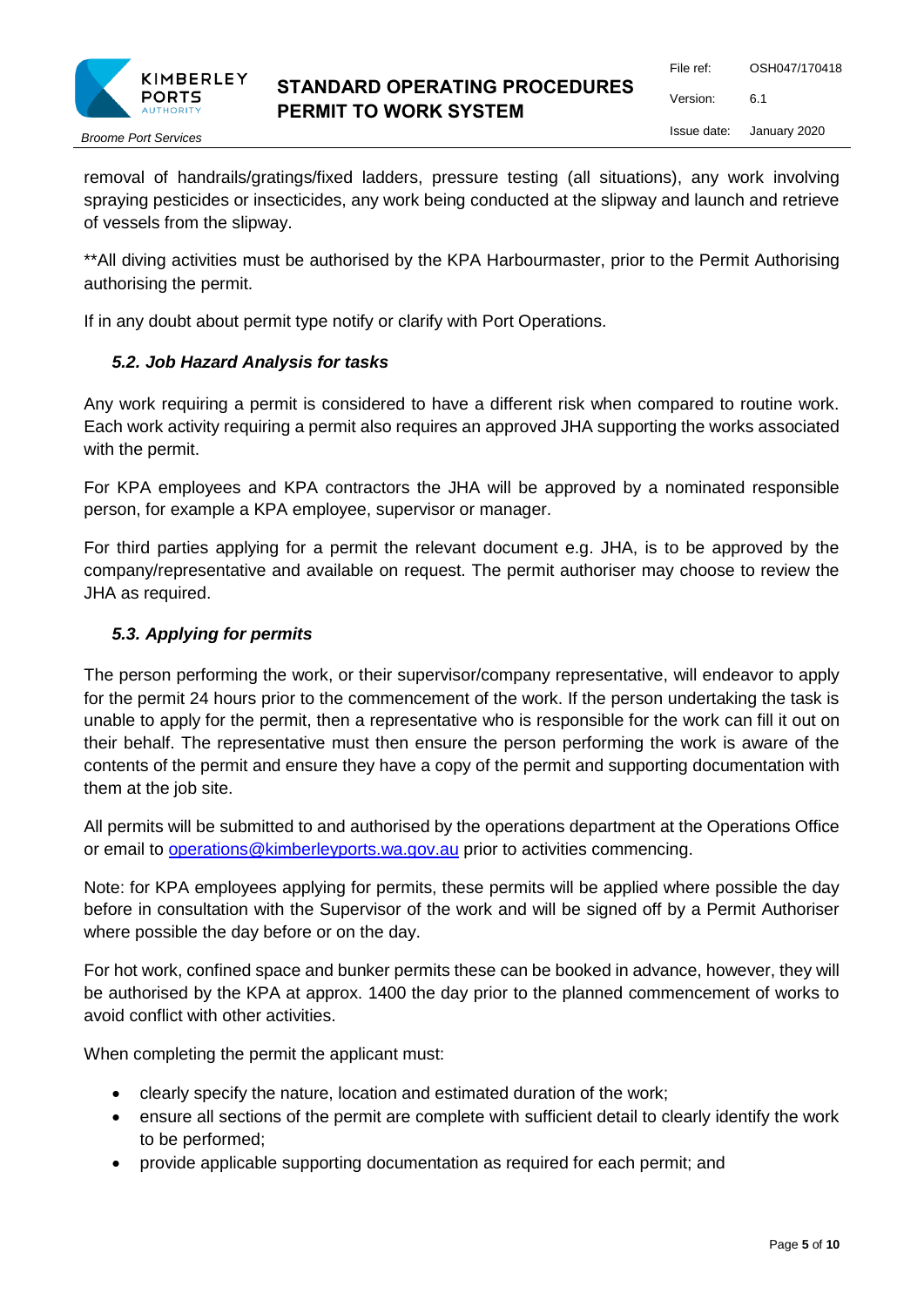

ensure the permit is signed by the applicant or a supervisor/company representative.

Once issued, the scope of the permit must not be changed. If the scope of work to be completed changes then the existing permit shall be closed and a new permit should be applied.

**Note:** The KPA can request for further documentation associated with a permit at any time.

## **5.3.1. Urgent after hours authorisation**

Where a permit is required due to urgent operational need outside normal business hours the KPA on-call officer is to be contacted. This is applicable for all permits; land, slipway or marine side permits, (with the exception of, forklift Workbox and WP C6 crane cage permits, the shift supervisor is authorised to issue these permits) The applicant seeking the permit is responsible for ensuring the permit is completed and authorisation is obtained from the KPA on-call officer.

### *5.4. Issuing and Reviewing Permits*

Prior to authorising the permit, the permit authoriser will:

- ensure that all permits are completed legibly;
- ensure that the scope, location and timing of work is clearly described on the permit;
- review the applicant's proposed safety and risk controls as identified on the permit and the authoriser may request additional safety controls;
- review the scope of work with the applicant to ensure a mutual understanding of what the work entails, the tools to be used and the work methods - the permit authoriser relies on the applicant to understand the nature of the work and risks associated with it;
- ensure that all supporting documentation as per the specific permit is submitted by the applicant when applying for a permit, including an approved JHA and where required the rescue plan;
- if in doubt seek further advice from a KPA manager/supervisor in regards to the permit or supporting documents; and
- check that the work does not conflict with other work being undertaken at the time at any other location.

#### *5.5. Authorisation*

Permits shall be authorised by the permit authoriser who will:

- ensure that any other area of KPA operations that may be impacted by the operation of a permit is notified prior to the work commencing;
- be satisfied that the applicant has met all the requirements of this procedure and understands fully their responsibilities as the applicant;
- ensure the applicant understands the permit requirements;
- obtain signature of the applicant; and
- authorise the permit.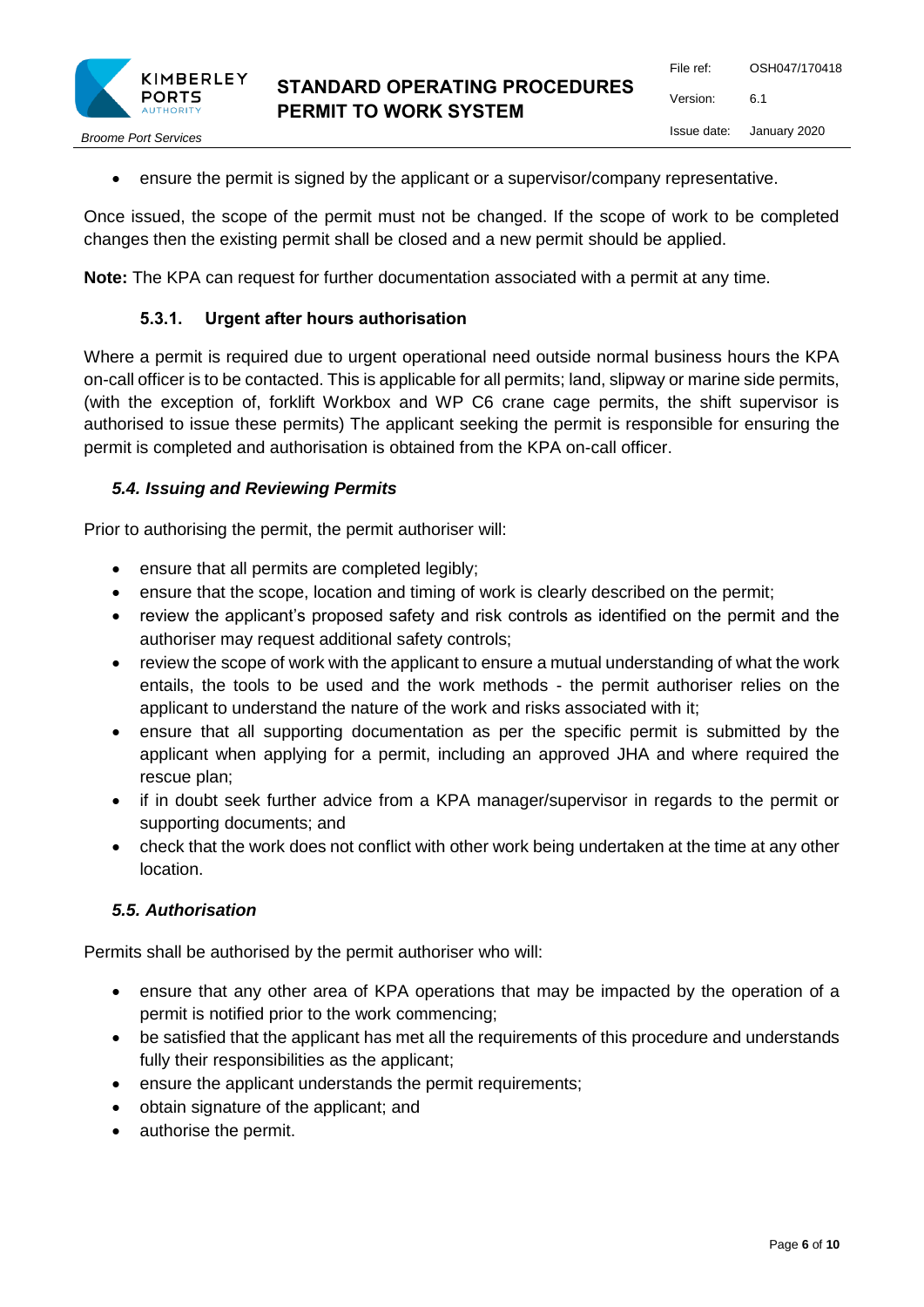

*Broome Port Services*

## *5.6. Working under a Permit*

Upon receiving the permit, the applicant must:

- ensure that a hard copy of the permit and other associated documents including a JHA are readily available at the job site. For operations requiring a KPA SOP ensure the SOP is understood and completed by all involved in the Task
- ensure that all persons engaged in the work have the necessary training, competence, qualifications and licenses to carry out the work in a safe manner; and
- comply with the KPA safety and security requirements.

Permits are only valid for the period specified and only while conditions remain unchanged. If conditions change significantly, the start of work is significantly delayed, or if work ceases for an extended period, then the permit shall become invalid.

When the permit expires before the end of the work, the permit authoriser may extend it by altering the expiry time and initialing the change.

A permit cannot be transferred to another applicant. In such cases, a new permit must be generated.

All permits are invalidated in the event of an emergency. All work must cease immediately and the work site must be left in a safe condition. All permits must be rechecked and revalidated by the permit authoriser once the emergency is over and prior to work recommencing.

When working under a hot work permit, if there is a bunker box within the vicinity of the works the bunker box is to be isolated and the Operations Department made aware of the isolation.

#### **5.6.1. Vessel Masters Responsibility**

For wharf and marine side activities on vessels, the vessel owner/master is responsible for informing KPA when works relating to a permit issued to a third party are being undertaken. The following information must be provided:

- prior to works commencing, inform KPA of the permit number and time of commencement of work, and
- advice to KPA when the works have been completed.

Contact KPA during working hours on channel 14, and after hours via email to the operations department.

#### *5.7. Close out of Permit*

The permit applicant must ensure the site is safe at the completion of their activity. A job is not complete until all waste, surplus material, personal danger tags and other work materials have been removed from the location and isolations have been reinstated.

Upon completion of the work, or on expiry of the permit, the applicant shall complete the "Completion" part of the permit and return to the Operations building where it can be signed off by KPA or if after hours email a scanned copy to operations department.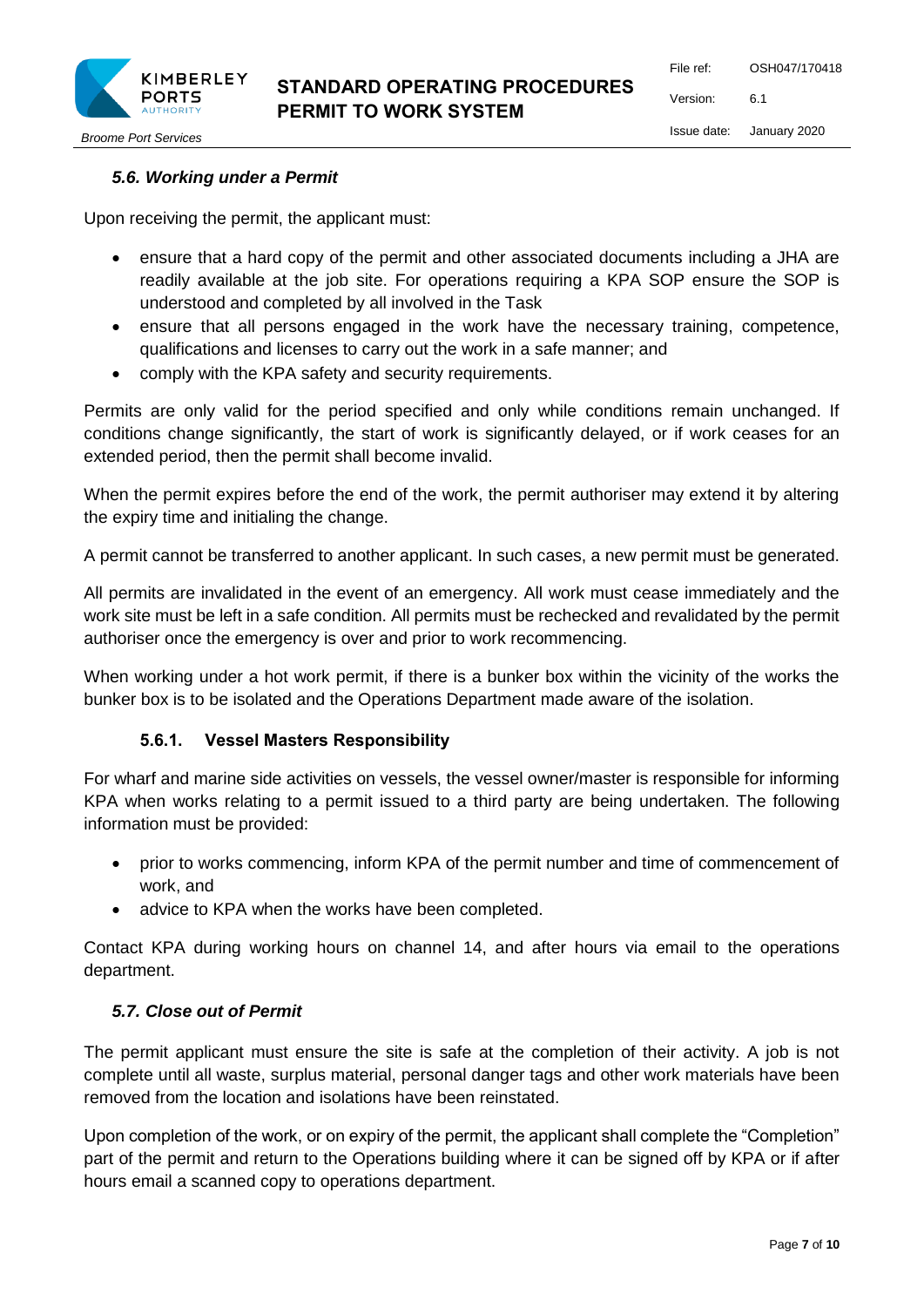

The permit authoriser or designated person may choose to do a final inspection of the job site, and when satisfied, sign-off the permit.

#### *5.8. Withdrawal of a Permit*

A breach of the permit conditions shall be brought to the attention of the applicant by a person witnessing a breach. On receiving report of a breach, the applicant will immediately have work stopped until the situation is discussed with the permit authoriser or KPA delegate.

The permit authoriser will withdraw a permit if the permit does not adequately address the works being undertaken and safe practices are not being adhered to.

In addition a permit may be withdrawn due to KPA operational needs.

#### *5.9. Permit Audits*

KPA Managers/supervisors may audit the permit to work system from time to time. Where a breach or non-compliance has been identified the permit may be withdrawn.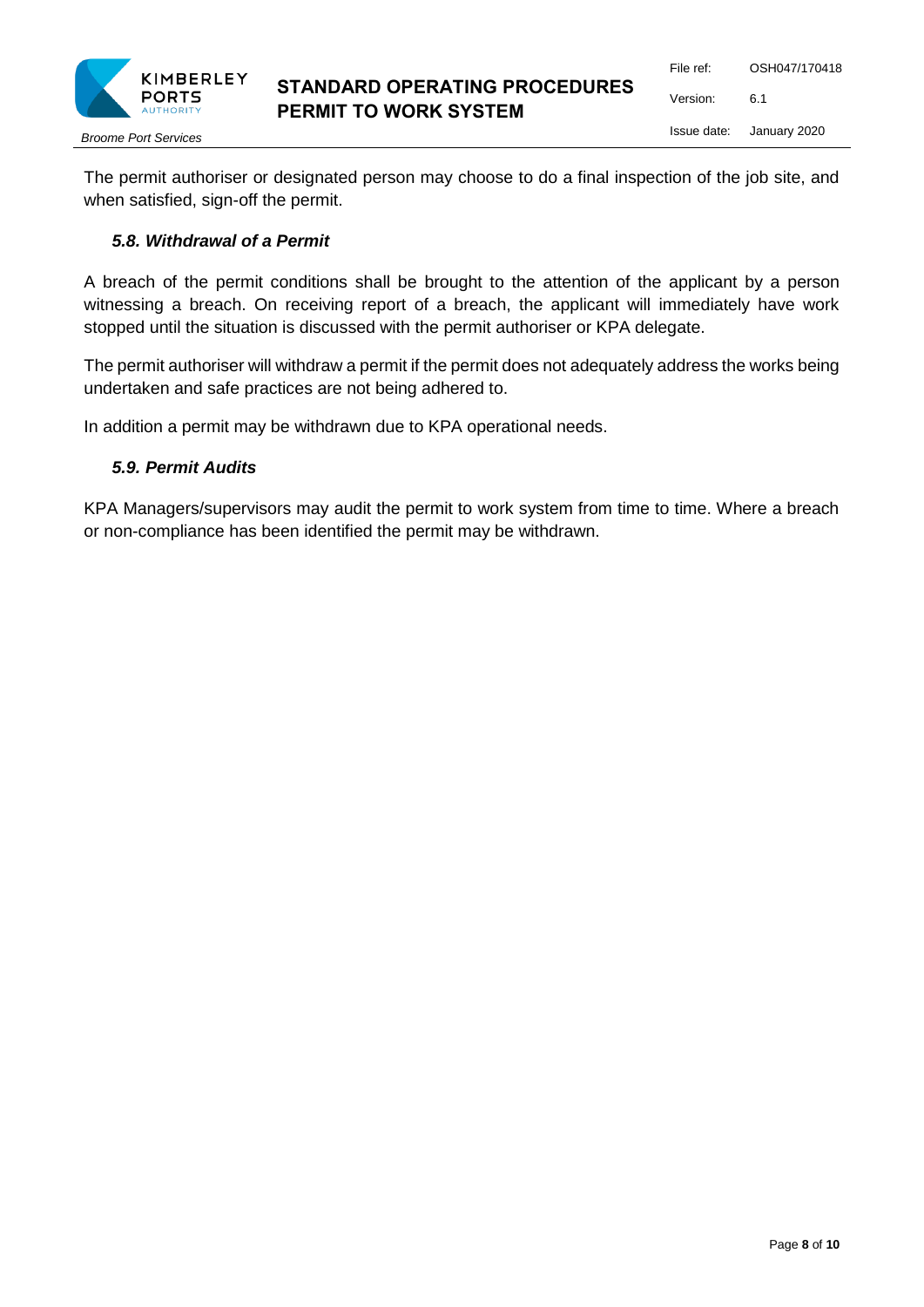

#### **ACKNOWLEDGEMENT**

### **This written assessment must be completed by KPA employees to ensure a good understanding of the Permit to Work Procedure**.

**Instructions:** All questions must be answered correctly; incorrect answers will require you to demonstrate your understanding to the HS Officer or delegate. Read each question carefully and tick the answer that is CORRECT and fill in where indicated. Pass mark is 100% correct.

#### **QUESTIONS:**

1. The KPA permit authoriser is responsible for authorising work to commence:

| True |  | □ False |
|------|--|---------|
|      |  |         |

2. A Job Hazard Analysis (JHA), or similar document, must be completed for all work requiring a permit:

| True |  | □ False |
|------|--|---------|
|------|--|---------|

- 3. If you or your company are undertaking work at KPA that requires a permit, you are responsible for applying for the permit:
	- $\Box$ True **False**
- 4. How long before commencing work should you endeavour to submit your permit?

 $\Box$ 30 mins  $\Box$  > 24 hours  $\Box$  12 hours  $\Box$  2 hrs

5. List three activities that require a permit:

| ∽<br>a |  |
|--------|--|
| ັ      |  |
| -      |  |

6. After the completion of work you must sign the permit and return the permit to the permit authoriser or the operations office:

|  | True |  | $\Box$ False |
|--|------|--|--------------|
|--|------|--|--------------|

#### *I have read and understood the content of the Policy/Procedure and agree to be bound by the Policy/Procedure.*

| Full Name (please print): |       |
|---------------------------|-------|
| Company / Organisation:   |       |
| Signature:                | Date: |